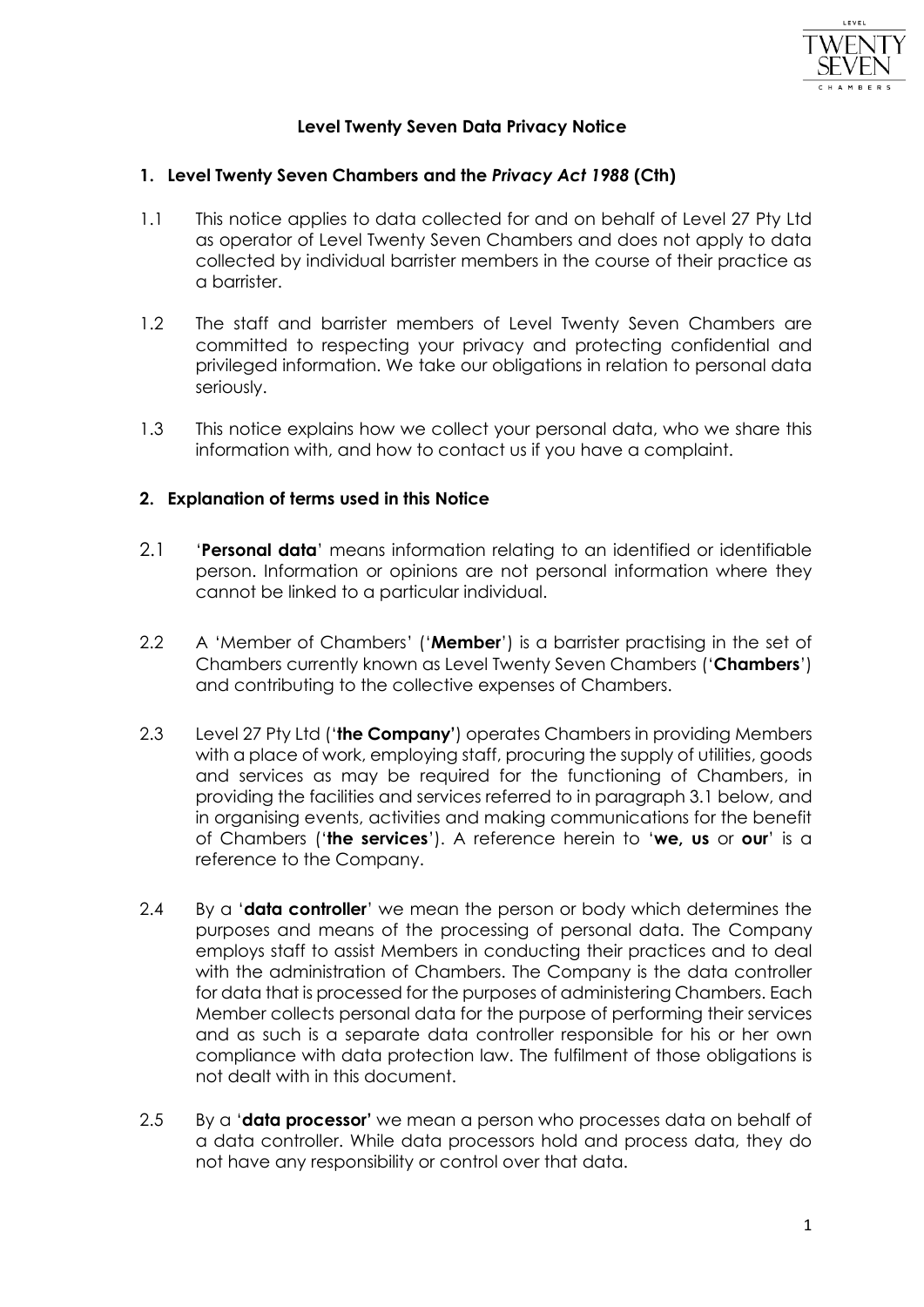

## **3. Processing of personal data by the Company**

- 3.1 Facilities such as diary and practice management software, document reproduction, internet and communications are provided by the Company for the efficient and effective administration of Chambers and for the Members to perform their services.
- 3.2 The Company is a data controller in respect of personal data relating to Chambers' administration.
- 3.3 The personal data processed by us concerns people who engage or appoint our Members or make enquiries about their professional services, people involved in legal matters, visitors to chambers, present, past and prospective readers, applicants for work experience, research assistants, staff and Members, suppliers, lawyers, judges, arbitrators and court and arbitral institution employees, and tribunal secretaries. Chambers also collects information from the forms completed on our website such as for seminar registration.
- 3.4 We have appointed Tamara McCombe as Chambers' Data Protection Officer. She is contactable regarding all matters concerning our processing of personal data.
- 3.5 We will not keep personal data longer than we think is necessary. In determining how long we retain your information we take in to consideration the following criteria: our legal obligations, claim limitation periods, good industry practice, the guidance of relevant Australian authorities and bodies, as well as tax, accounting, health and safety, and employment rules, guidance and practice.
- 3.6 We may receive personal data about you from sources other than directly from you. Such sources may include solicitors undertaking conflict checks or other barristers participating in a case in which you are involved, witnesses, and sources available over the internet including social media such as LinkedIn, Facebook, Twitter and Instagram.
- 3.7 We use cookies on our website which are necessary for the website to function properly. If you use Chambers' website or Chambers' IT systems we may automatically collect the following information:
	- a) technical information, including the Internet protocol (IP) address used to connect your computer to the Internet, location, device type, browser type and version, time zone setting, browser plug-in types and versions, operating system and platform, and service provider;
	- b) information about your visit, including the full Uniform Resource Locators (URL), clickstream to, through and from our site (including date and time), items you viewed or searched for, page response times, download errors, length of visits to certain pages, page interaction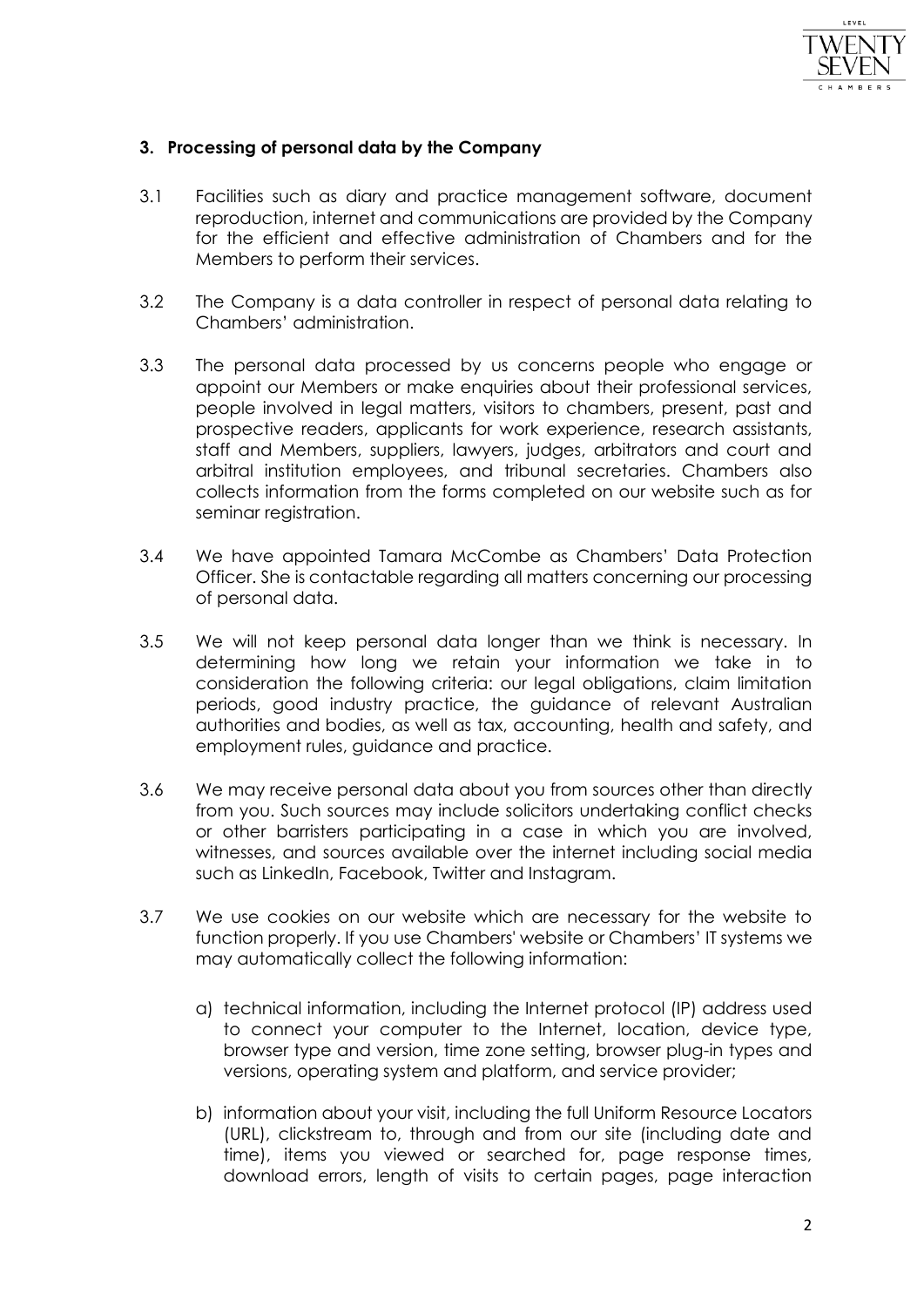

information (such as scrolling, clicks, and mouse-overs), methods used to browse away from the page, and any phone number used to call us.

3.8 If you are a visitor to Chambers or attending a conference, mediation or seminar, we may for security purposes keep records of who you are, when you visit, and who you are visiting. We may keep all of that information, and share it with the police and our insurers if it is necessary to do so for the purposes of an ongoing criminal or insurance investigation.

### **4. Sharing your personal data**

- 4.1 Where necessary for professional reasons or because we are legally required to do so, we share personal data with others including regulators, courts, tribunals, arbitrators, and arbitral institutions.
- 4.2 We use some third party data processors such as IT service and support companies to help us provide our legal services. We have contracts in place with them which mean that they cannot do anything with your personal data unless we have instructed them to do it. A list of these third parties can be provided on request.

#### **5. How your personal data is used**

- 5.1 If you provide us with your name, contact details or professional interests, we may use the data for the purposes of marketing the services of barristers practising at Chambers. We send marketing communications to those who have either:
	- a) consented to the processing of their personal data for such purposes; or
	- b) provided their details in the course of the sale or negotiations for the sale of services and we believe the communication is of a similar nature to a previous enquiry made by them and we deem the marketing communication to be of legitimate interest.
- 5.2 The Company may also contact you with notifications regarding changes to our services.
- 5.3 If at any time you do not wish to receive notifications regarding publications or events from us please contact our Data Protection Officer who will update our records immediately.

### **6. How we protect personal data**

- 6.1 The data we collect from you will be stored on our computers and servers or those of our service providers.
- 6.2 We will take all reasonable steps to ensure that all personal data we hold is secure from any unauthorised access, misuse or disclosure. However, we do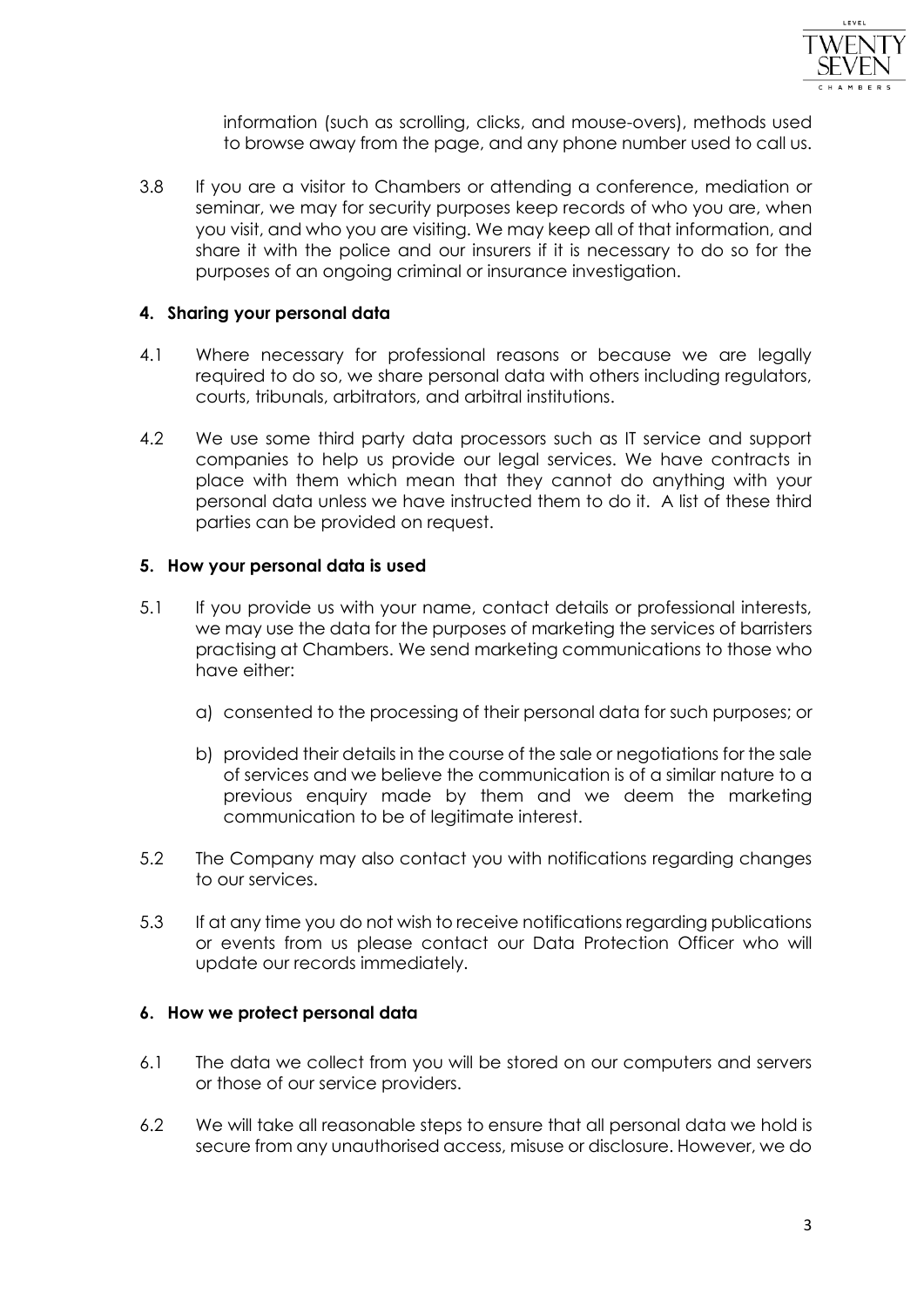

not guarantee that personal data cannot be accessed by an unauthorised person (e.g. a hacker) or that unauthorised disclosures will not occur.

- 6.3 We do not disclose personal data to overseas recipients, apart from:
	- a) in accordance with your instructions; and
	- b) to the extent that we use software providers, such as Microsoft, that store

data on servers located overseas.

6.4 We may take data outside of Australia to the extent necessary for Members to perform legal services you have requested.

# **7. Your rights**

- 7.1 It is important that the data we hold about individuals is up-to-date. Individuals should contact us if their personal data changes.
- 7.2 You have a right to access the personal data we hold about you. Your rights include:
	- a) asking us for access to the data we hold about you and for information as to the purposes for which we process the data;
	- b) asking us not to process your personal data for direct marketing, even if you have previously provided consent;
	- c) if our processing is based on your consent, the right to withdraw any consent you may have given for our processing of your data – if you exercise this right, we will be required to stop such processing if consent is the sole lawful ground on which we are processing that data;
	- d) asking us to rectify any data that we hold about you that is inaccurate or incomplete;
	- e) asking us to delete your data in certain circumstances;
	- f) asking us to restrict our processing of your data in certain circumstances;
	- g) objecting to our processing of your data in certain circumstances;
	- h) in certain circumstances, the right to require us to give you the data we hold about you in a structured, commonly used and machine-readable format so that you can provide the data to another data controller;
	- i) requesting information as to the recipients or categories of recipients to whom the data has or will be disclosed;
	- j) information as to the envisaged period for which we will store the data, or if the basis on which that period will be determined;
	- k) requesting a copy of the data (further copies are available at a reasonable charge, which we will inform you of should you request further copies). Please note that this right is subject to the rights of others in relation to their own personal data, meaning that we cannot disclose data to you if it would involve disclosing data about someone else.